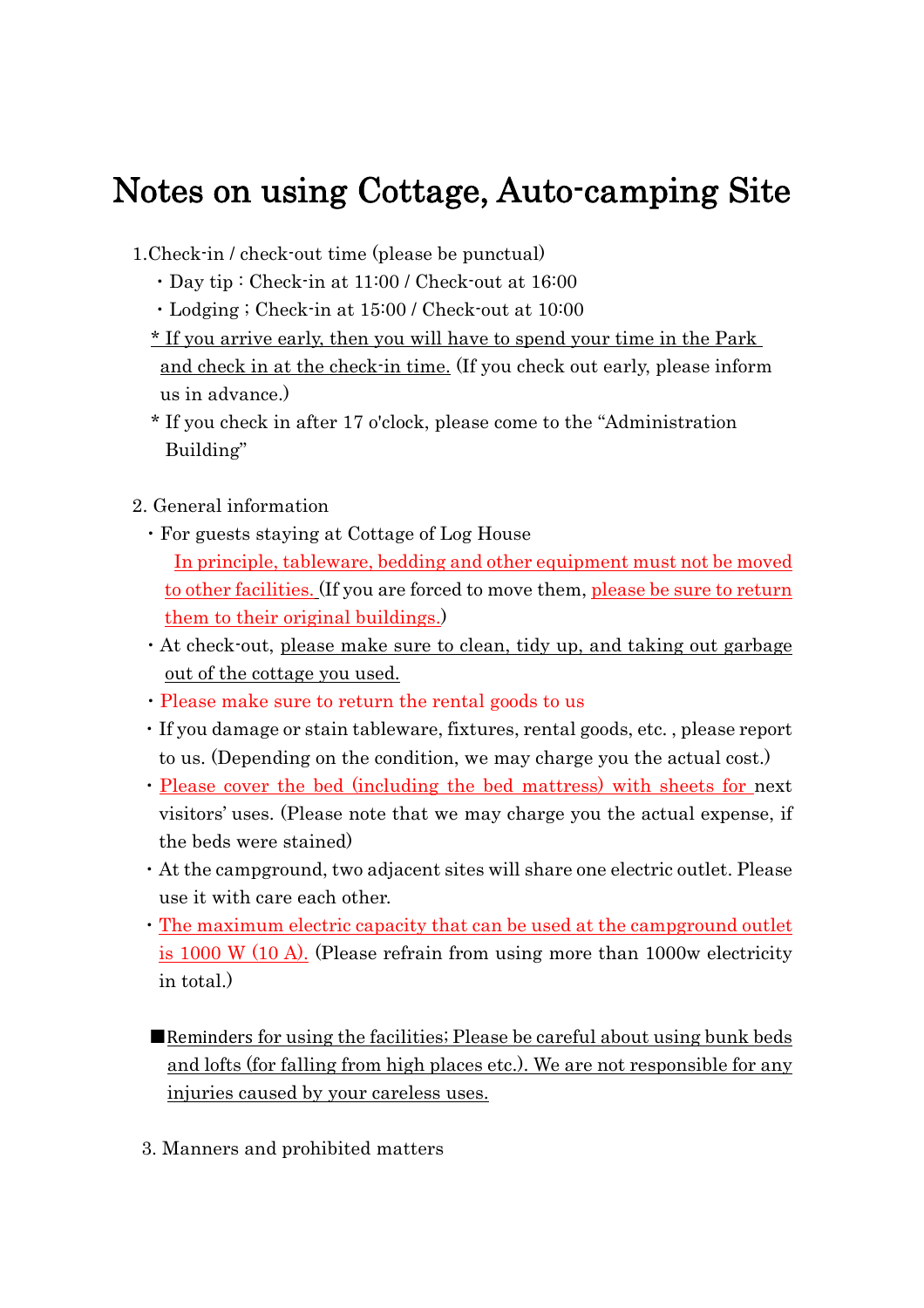- ・You can accompany your pets only on authorized sites.(Please sign " Agreement for Accompanying Pets". )
- ・Please be careful not to disturb other customers due to noise such as moving cars or playing music. (Especially please be careful not to disturb them due to your conversation, music, car movement, noise, etc. after 7:00 pm)
- ・Using fireworks, bonfires, generators and karaoke is prohibited.
- ・Pitching tents and barbecuing outside except the designated areas are prohibited.
- ・The entrance gate will be closed at around 18:00 for a security reason. If you have anything to do beyond the time, please contact the nightshift staff as shown below.

437-25 Daio Nakamura, Otoyo-cho, Nagaoka-gun, Kochi Prefecture Yutorisuto Park Otoyo (Phone (day): 0887-72-0700, (Night): 0887-72-0726)

## Notes on accompanying dogs

Please observe the following rules so that all our valuable customers can use our facilities comfortably. (Please sign the separate written document, "The Agreement Accompanying Pets".)

(General rules in the Park)

- 1. The accompanying dogs are registered under public health centers.
- 2. The accompanying dogs has been vaccinated within one year.
- 3. The accompanying dogs do not catch contagious diseases.
- 4. The accompanying dogs are not in estrus.
- 5. Make sure the accompanying dogs do not bark unnecessarily.
- 6. Don't leave the accompanying dogs unattended.
- 7. You have to take care of pet excrement responsibly.
- 8. The accompanying dogs are not allowed to enter the 1st and 2nd floors on the main building as well as other customers' dining spaces.

\* You can let your dogs enter the Glass House if they are wearing a manner pad. (Manner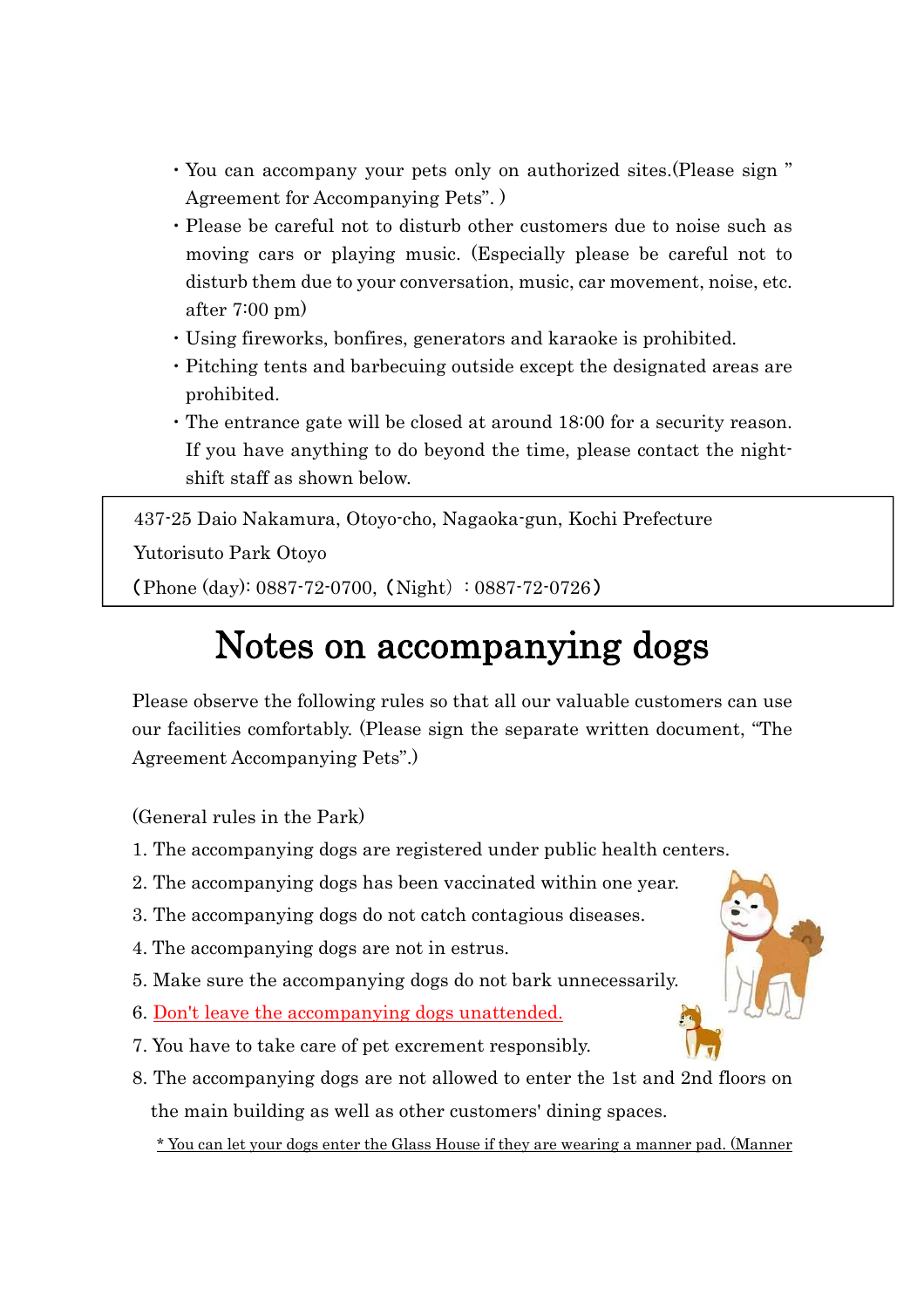pads, etc. are sold at the shop of the main building.)

9. Please do not let your dogs to make other customers and their pets feel scary.

10. Please keep the accompanying dogs leashed in the park, and follow the general manner and rules.

(Rules for using Lodges (Cottage / Log House))

- 11. Please use pet toilet mats, etc. inside the lodges, and refrain from letting pets to excrete at other areas.
- 12. Pets are not allowed to bite or scratch buildings or other facilities.
- 13. Pets are not allowed to use the beds at Cottage and Log Houses.

Please be aware beforehand that you will be charged for the actual expenses for any stains or dirt on the facilities or equipment, or any other damages to the facilities or equipment in the park or cottages which are caused by your pets.

In addition, please make sure that if you did not cooperate with the above rule, we may refuse to take your order next time. Your understanding this policy is highly appreciated.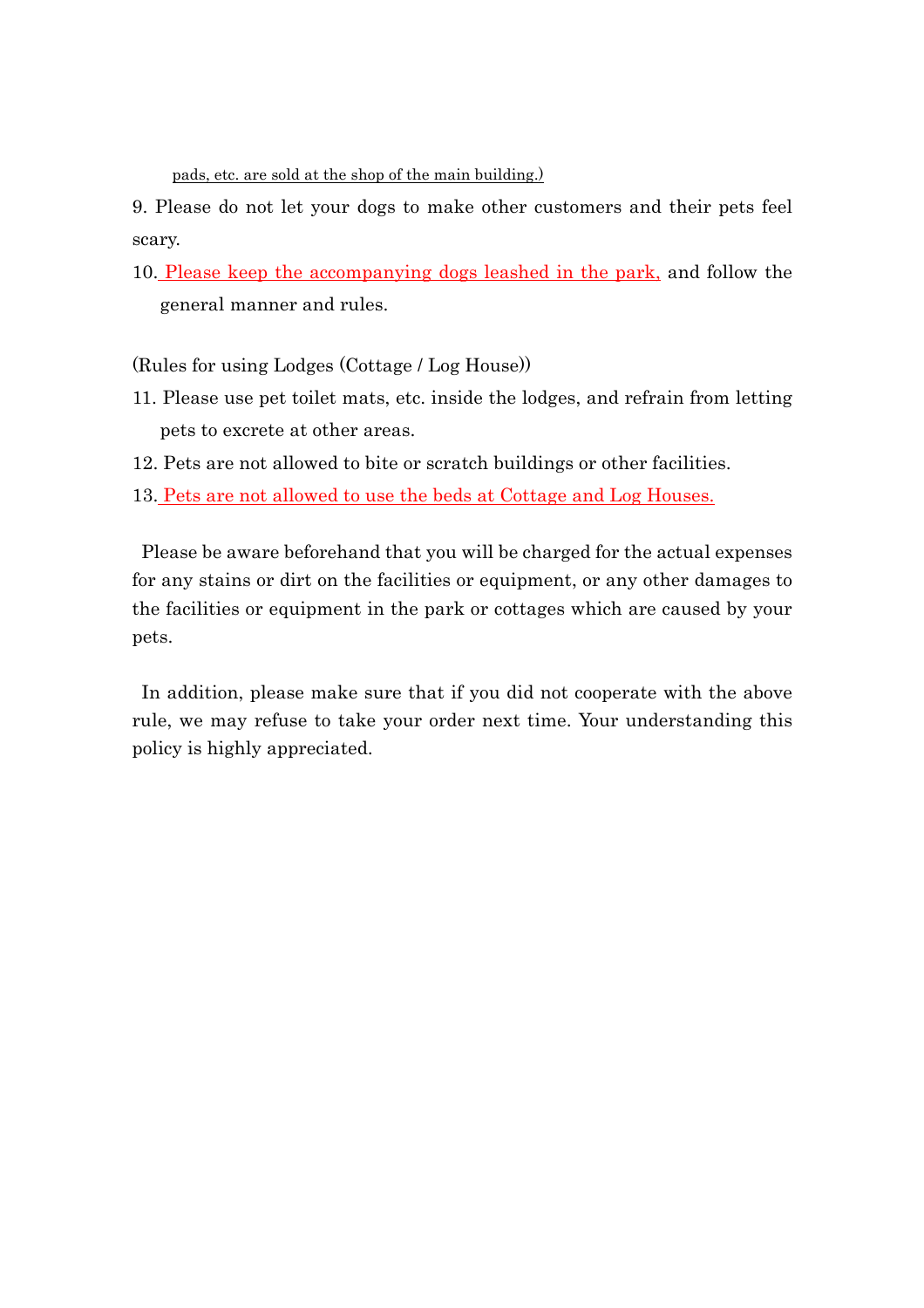## Request for separating garbage (four types)

※ If you cannot separate the garbage, please bring back the garbage with you



Remove cap and label Other plastics should be put in the burning garbage bag.

Separate cans and bottles in each bag after cleaning them.

Do not put PET bottles. bottles, cans and incombustibles in the bag

■ Separating garbage completely

- ① "Burnable garbage": Please separate burnable garbage as "Burnable Garbage". However, do not mix them with PET bottles, cans and other noncombustible materials.
- ②"Can"; Rinse them lightly and separate them as "Can".
	- "Bottle": Rinse the bottle lightly, remove the plastic cap from the mouth of the bottle and separate them as "Bottle".
- ③ "PET bottle"; Remove the caps and the labels from the PET bottles. Separate them as "PET Bottle" and put the caps and labels in another plastic bags.
- \* Please take home incombustibles with you other than those described above. (We cannot accept wire nets, gas cylinders, camping equipment, etc. as garbege)